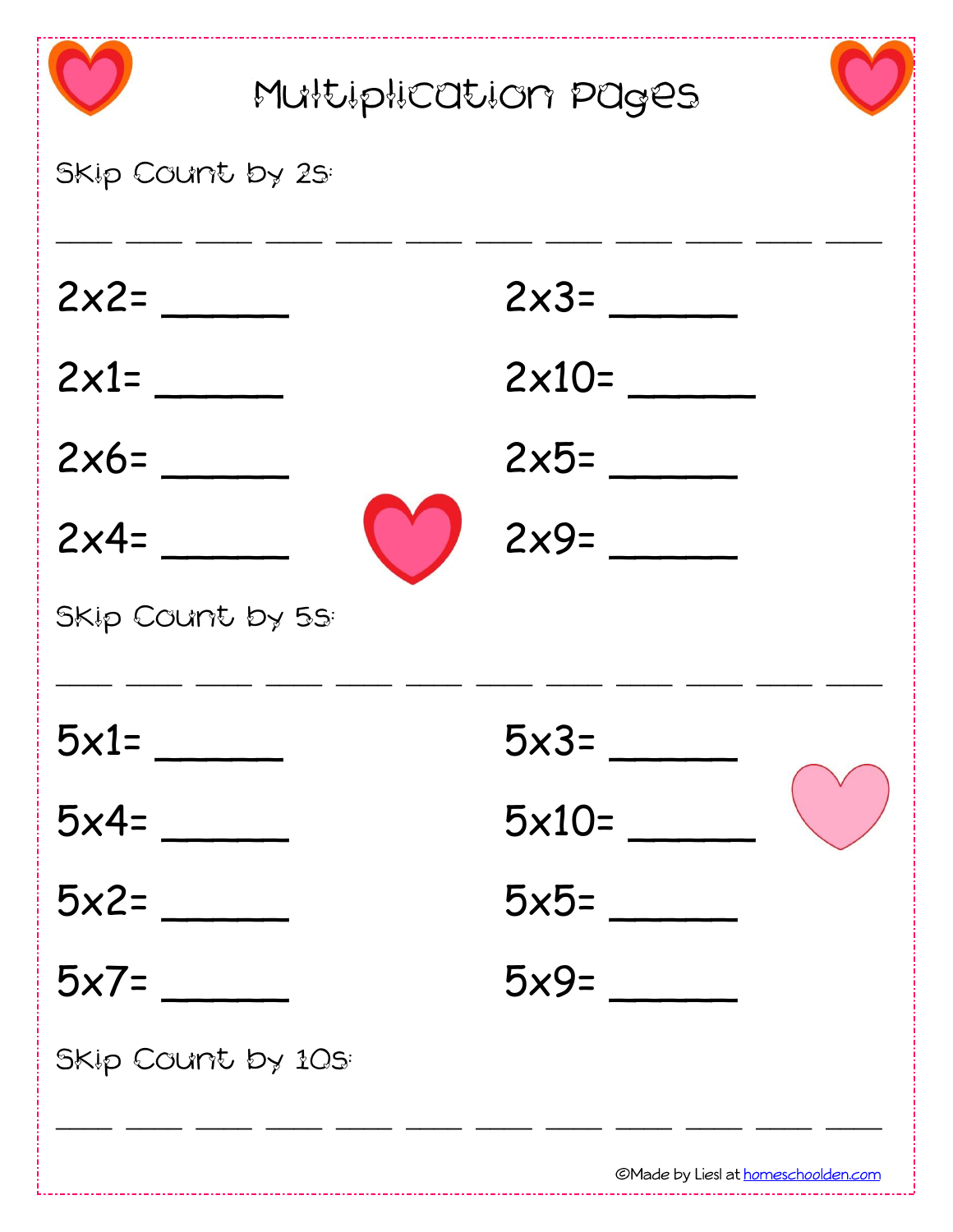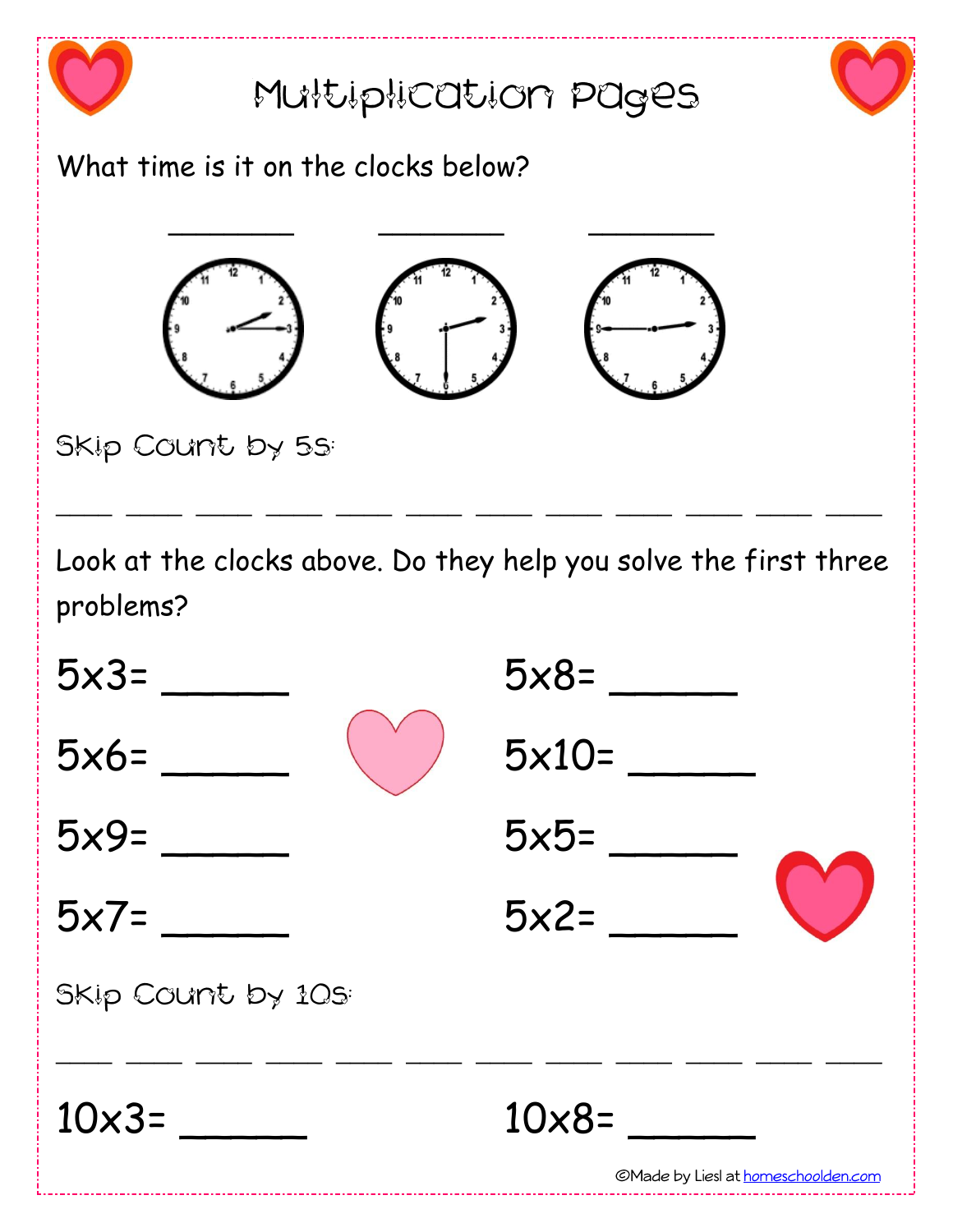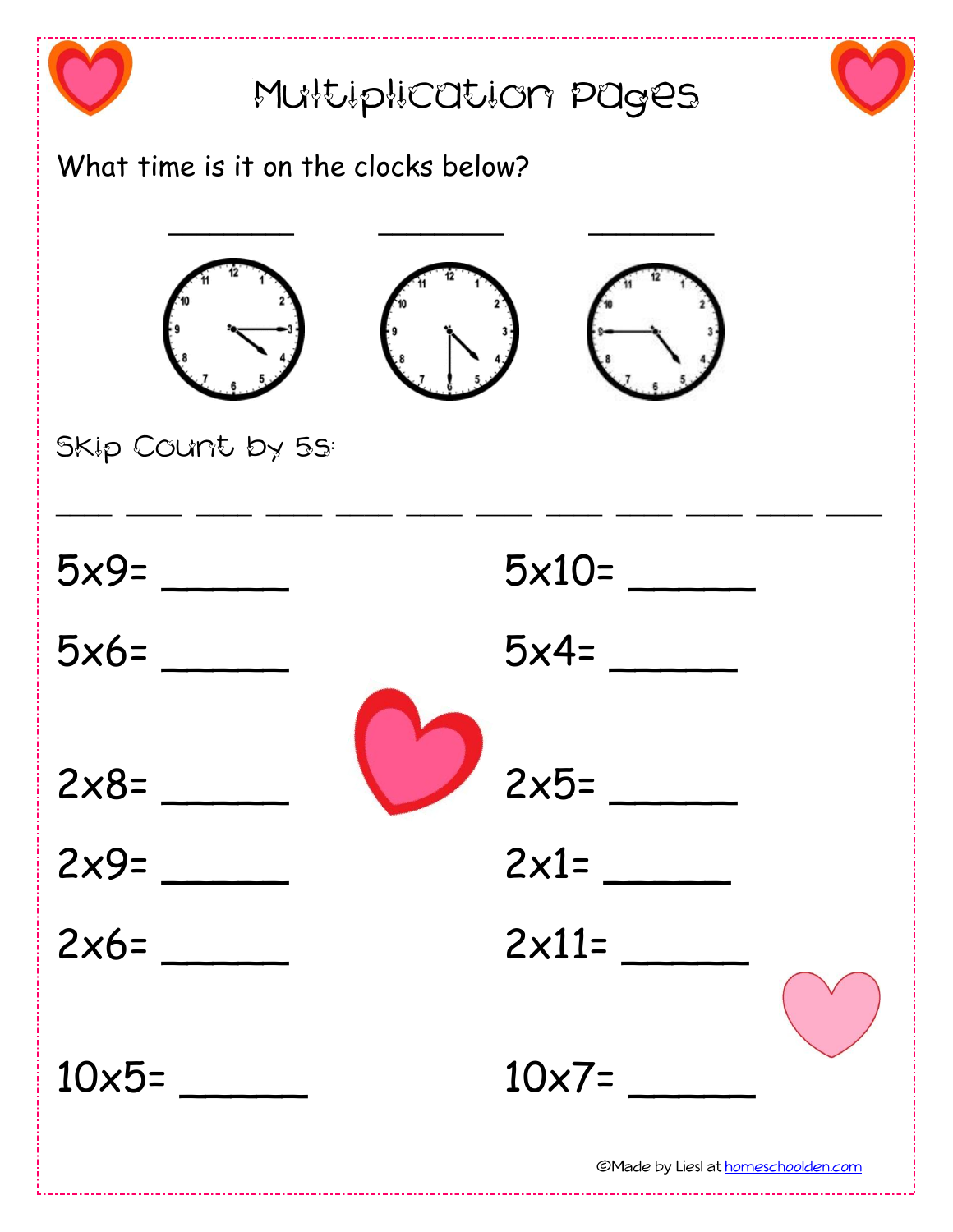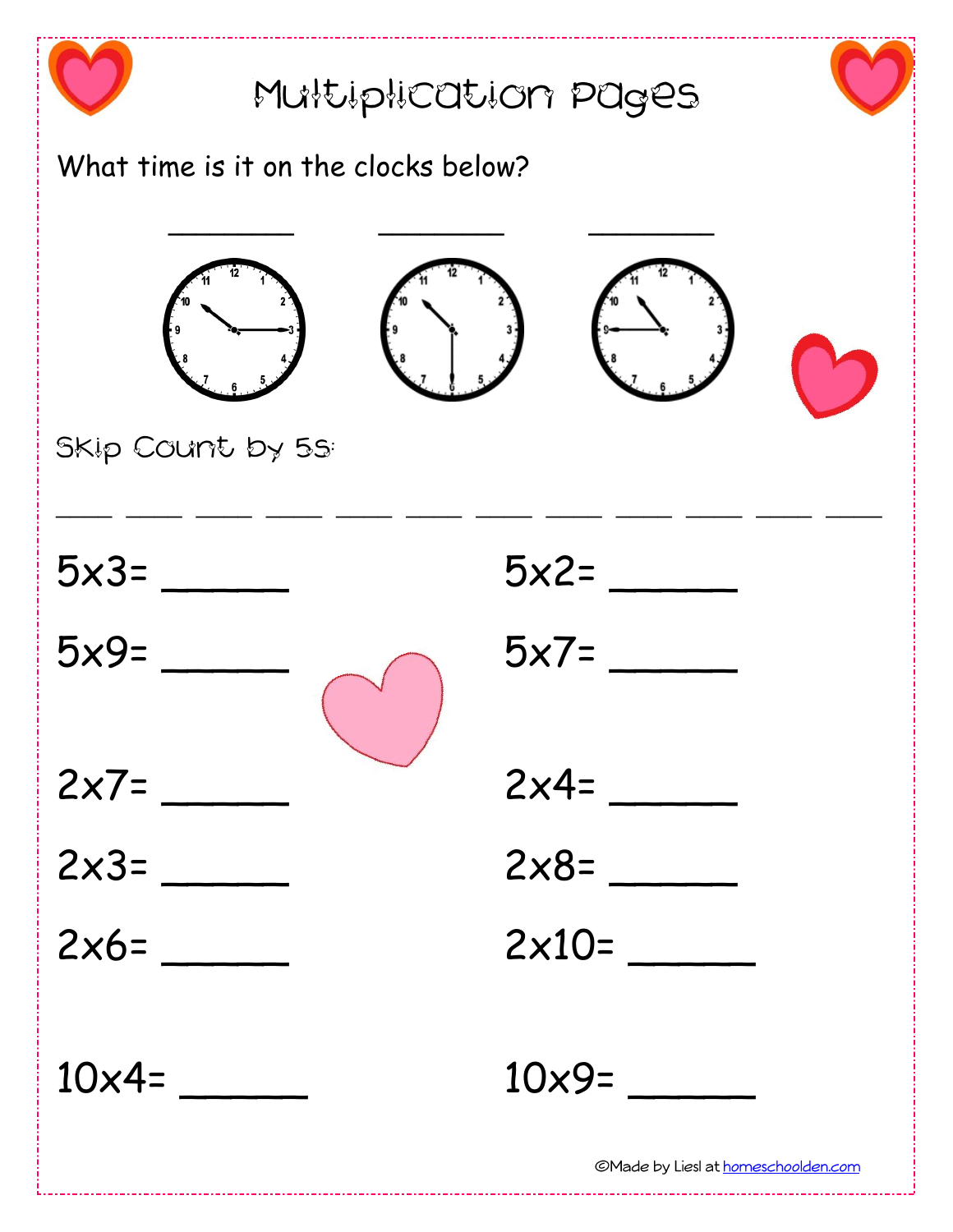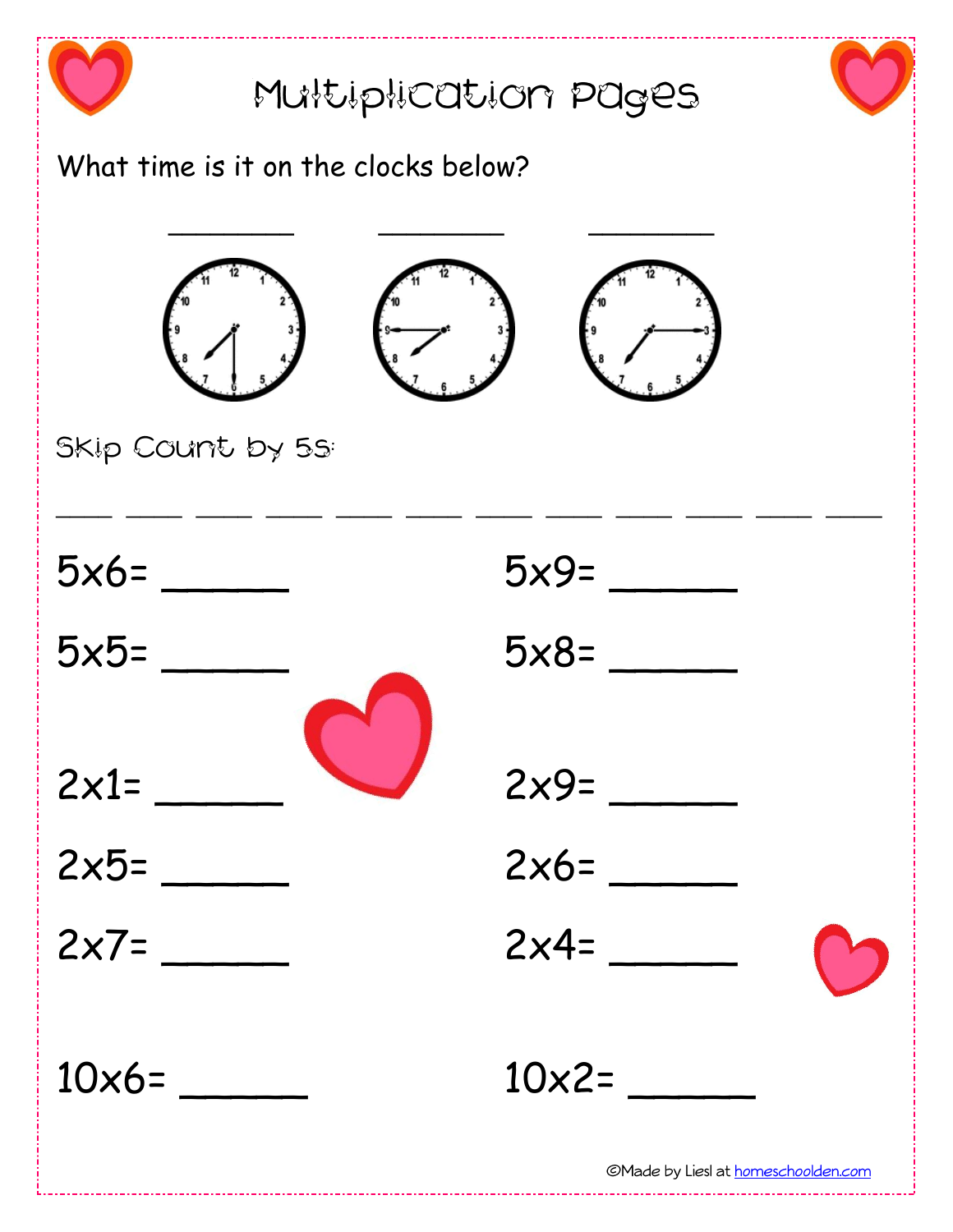|               | Addition practice    |               |
|---------------|----------------------|---------------|
| 295           | 697                  | 576           |
| $+402$        | $+306$               | $+689$        |
| 385           | 734                  | 174           |
| $+597$        | $+268$               | $+580$        |
|               | Subtraction practice |               |
| 855           | 569                  | 987           |
| $-332$        | $-344$               | $-364$        |
|               |                      |               |
| 789<br>$-345$ | 834<br>- 134         | 875<br>$-823$ |

\_\_

\_\_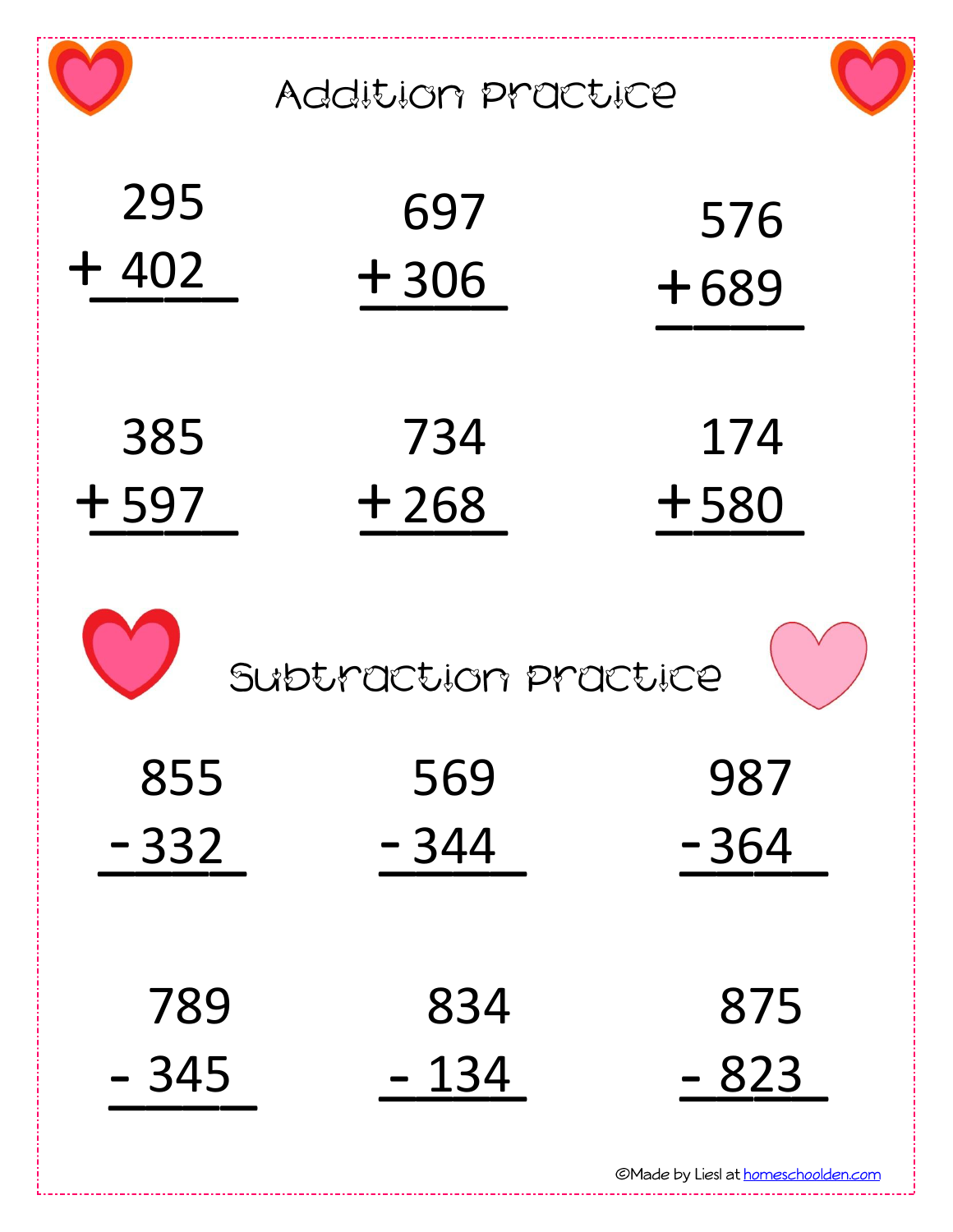Addition Practice

| 893    | 476    | 281    |
|--------|--------|--------|
| $+788$ | $+346$ | $+659$ |
| 665    | 336    | 174    |
| $+576$ | $+980$ | 89     |



| 964    | 481    | 752    |
|--------|--------|--------|
| $-823$ | $-351$ | $-542$ |
|        |        |        |
| 607    | 899    | 798    |
| $-304$ | - 254  | $-423$ |

\_\_

\_\_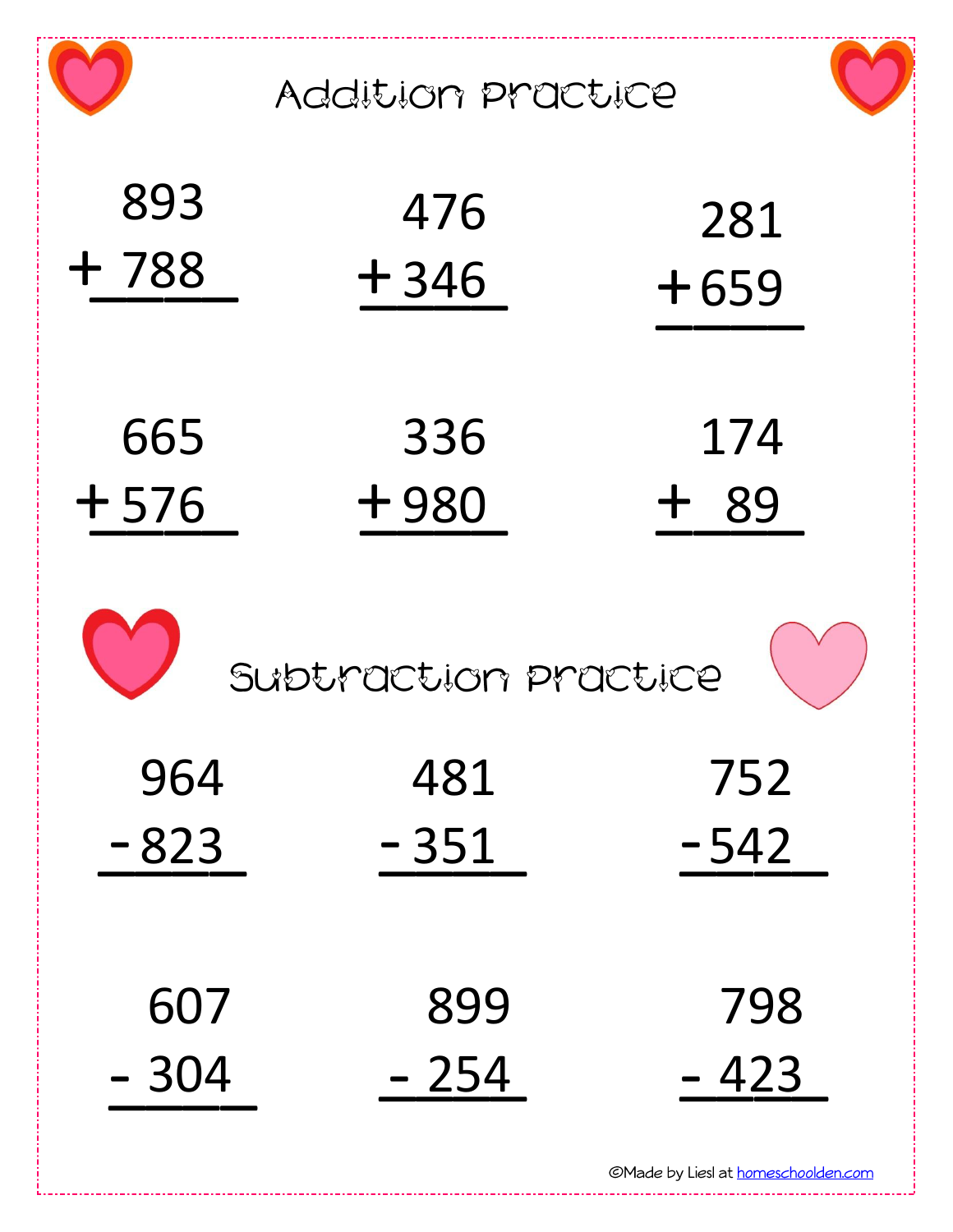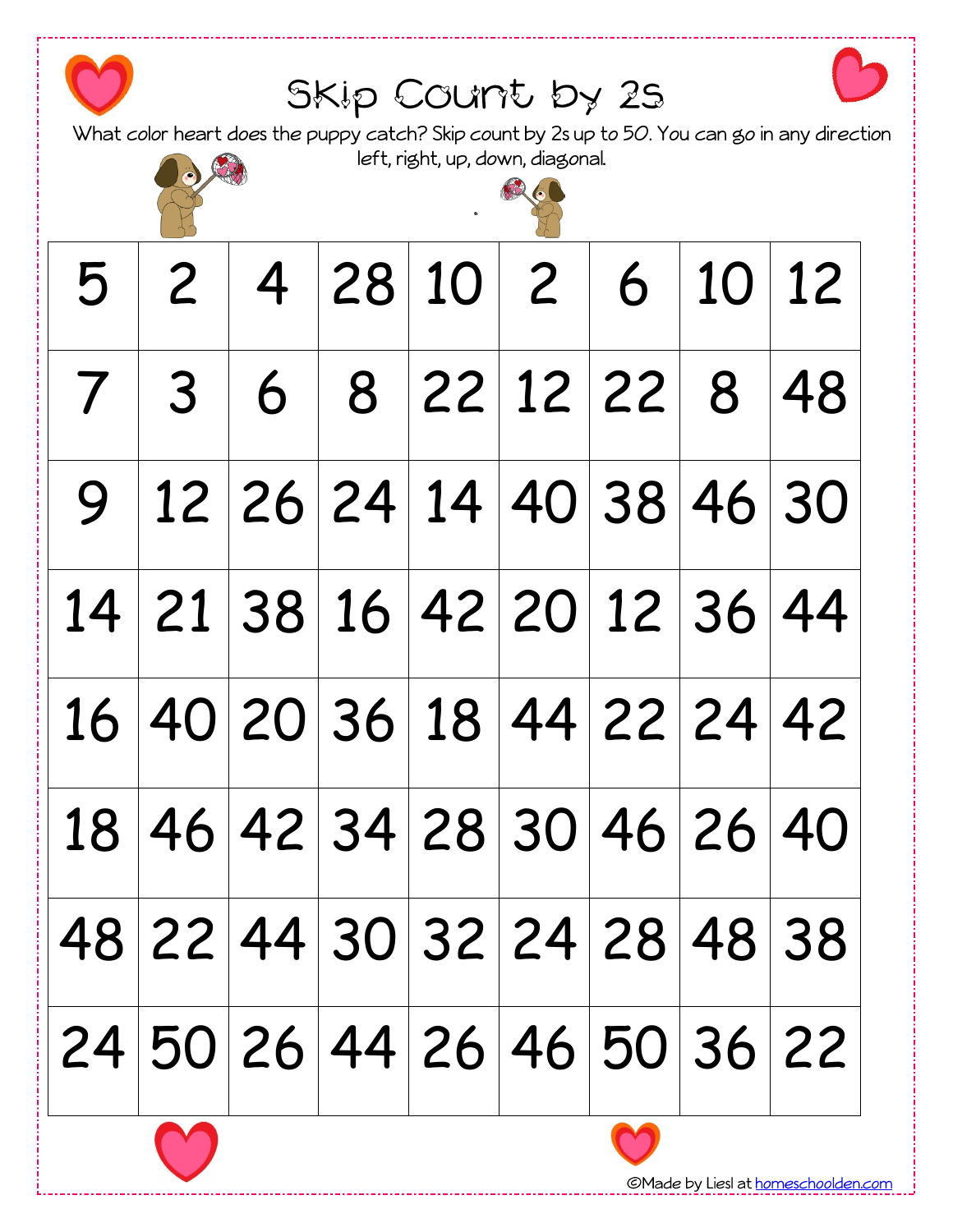